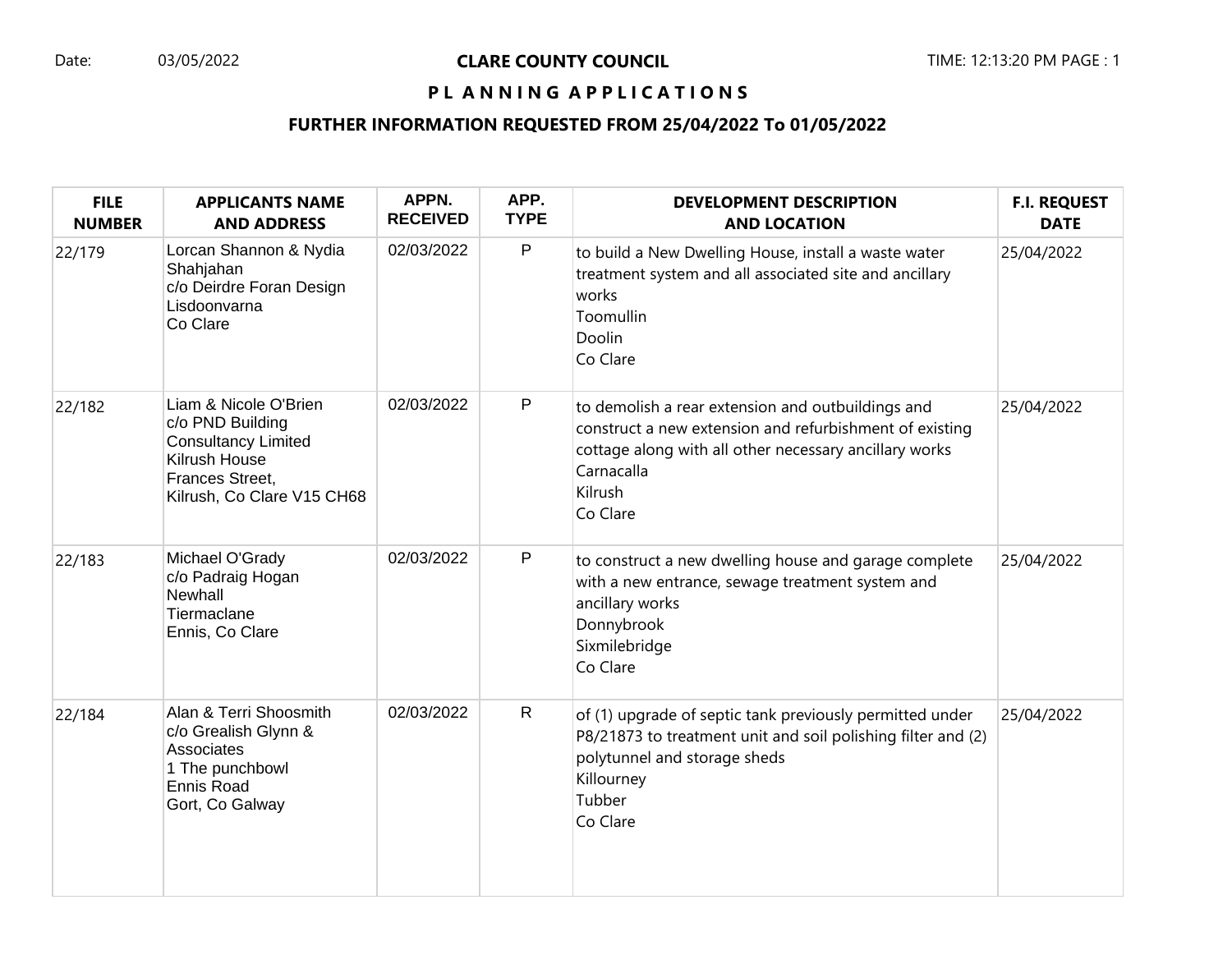| 22/192 | Denis Murphy<br>c/o Padraig Fahy<br>Lavareen<br>Ennistymon<br>Co Clare                            | 04/03/2022 | P | to demolish partly constructed dwelling house of<br>previously granted permission (Pl Ref: P8/26220) to<br>RETAIN septic tank as granted under previously granted<br>permission (Pl Ref: P8/26220). Construct new private<br>dwelling in the same location as existing dwelling,<br>construct new garage, create entrance to the public road<br>extend site boundary to that of previously granted under<br>(PI Ref: P8/26220) and all associated site and ancillary<br>works<br><b>Quilty East</b><br>Quilty<br>Co Clare | 25/04/2022 |
|--------|---------------------------------------------------------------------------------------------------|------------|---|---------------------------------------------------------------------------------------------------------------------------------------------------------------------------------------------------------------------------------------------------------------------------------------------------------------------------------------------------------------------------------------------------------------------------------------------------------------------------------------------------------------------------|------------|
| 22/193 | <b>Tiernan McCormack</b><br>c/o Padraig Fahy<br>Lavareen<br>Ennistymon<br>Co Clare V95 N4C0       | 04/03/2022 | P | to demolish an existing ruin and build a new dwelling<br>house with garage, install a waste treatment system<br>upgrade the existing entrance to the public road and all<br>associated site and ancillary works<br>Lackareagh<br>Kilnaboy<br>Co Clare                                                                                                                                                                                                                                                                     | 25/04/2022 |
| 22/187 | <b>Edward Frost</b><br>c/o Seamus McElligott<br>Lombardstown<br>Caherconlish<br>Limerick V94 X674 | 03/03/2022 | P | to construct a dwelling, site entrance and boundary wall,<br>install on-site effluent treatment including all associated<br>site development works<br>Coolisteige<br>Clonlara<br>Co Clare                                                                                                                                                                                                                                                                                                                                 | 26/04/2022 |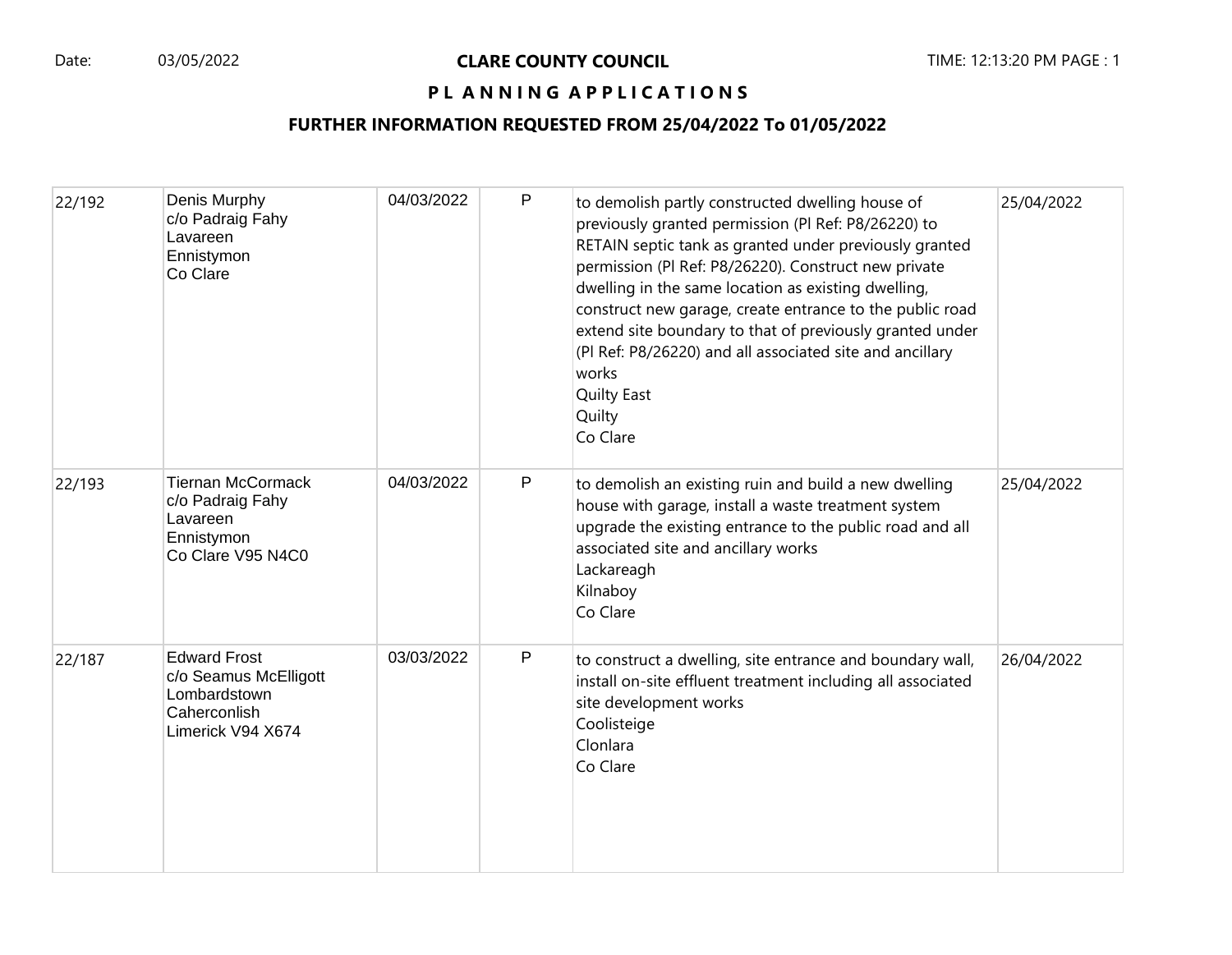| 22/194 | Aoife McDonnell<br>c/o Andrew Hersey<br>3 Atlantic View<br>West End<br>Kilkee, Co Clare                     | 04/03/2022 | P            | to construct a dwelling house, detached garage, vehicular<br>entrance, driveway, wastewater treatment system,<br>connection to services and ancillary site works<br>Ballaghafadda West<br>Clarecastle<br>Co Clare                                                      | 26/04/2022 |
|--------|-------------------------------------------------------------------------------------------------------------|------------|--------------|------------------------------------------------------------------------------------------------------------------------------------------------------------------------------------------------------------------------------------------------------------------------|------------|
| 22/191 | Cliodhna Leyden & Liam<br>Shannon<br>c/o Deirdre Foran Design<br>Lisdoonvarna<br>Co Clare                   | 04/03/2022 | P            | to build a Dwelling house, install a wastewater treatment<br>system & all other associated site an ancillary works<br>Toomullin<br>Doolin<br>Co Clare                                                                                                                  | 27/04/2022 |
| 22/196 | Phil Carolan<br>c/o DMA Architects<br>Room 8 Collis Sandes<br>Killeen, Oakpark<br>Tralee, Co Kerry V92 N9WT | 07/03/2022 | $\mathsf{P}$ | to construct a new one and a half storey dwelling along<br>with proposed secondary wastewater treatment system<br>and soil polishing filter, as well as all ancillary site works<br>Drumquin<br>Barefield<br>Co Clare                                                  | 27/04/2022 |
| 22/209 | John Vaughan<br>c/o Alex Russell Associates<br>Liscannor<br>Co Clare                                        | 09/03/2022 | $\circ$      | permission to construct 2 no houses, connections to public 27/04/2022<br>services, public road entrances and associated site<br>development works on plots no. 7 (0.0645 Ha) and 10.<br>$(0.0.645$ Ha)<br><b>Holland Street</b><br>Liscannor Tld<br>Liscannor Co Clare |            |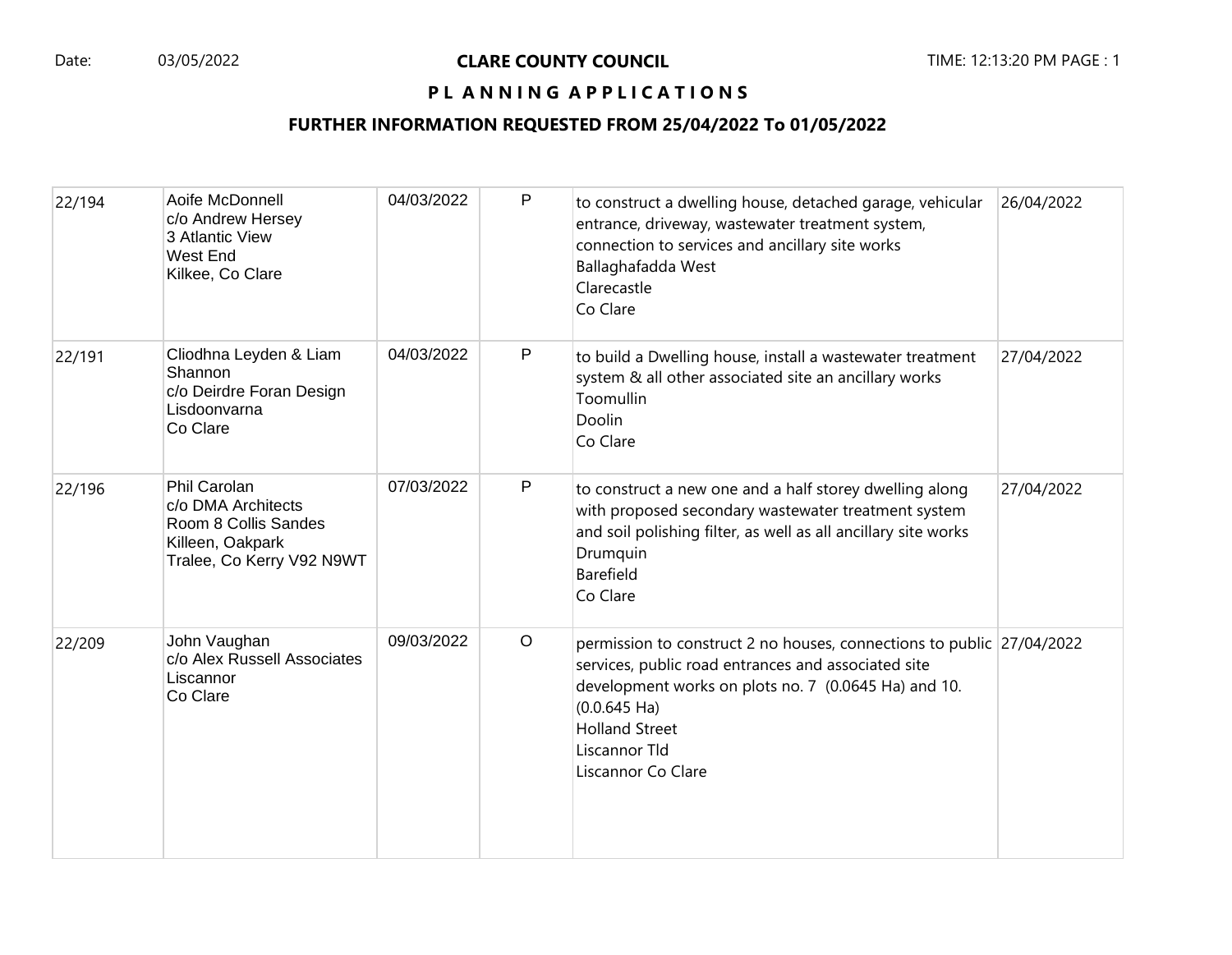| 21/757 | Art Data Centres Ltd<br>C/o Stephen Blair<br>John Spain Associates<br>39 Fitzwilliam Place<br>Dublin 2, D02 ND61 | 16/07/2021 | P | - a permission of 10 years in duration is sought. The<br>application site has a total of c. 60 hectares with a nett area<br>for development of c. 45 hectares and is bound to the<br>south by R352 (Tulla Road), to the east and the north by<br>agriculture land, to the west by the M18. The development<br>will consist of: the demolition of an existing single storey<br>with pitched roof farm dwelling house together with 8 No.<br>farm outbuildings on the overall site. The construction of 6<br>No. two storey data centre buildings with three storey<br>plant/office levels and associated ancillary development<br>that will have a combined gross floor area of 118,740 sqm.<br>These data halls are maximum 19m high and will consist of<br>the data halls and air handling units and offices and<br>ancillary plant and support. Each of the six data centre<br>buildings will include data halls, associated electrical and<br>mechanical plant rooms, loading bays, maintenance and<br>storage spaces, office administration areas, pump rooms,<br>water storage tanks, and plant, as well as backup (standby)<br>generators (11 No. per building) for emergency use only<br>situated along one elevation of each building. The standby<br>diesel generators will have associated 8 m high flues. Each<br>generator will also include local diesel storage tanks with a<br>single refuelling area to serve the proposed emergency<br>generators. A gas powered energy centre and Above<br>Ground Installation (AGI)4,674 sqm in size. The energy<br>centre will primarily comprise 18 no. lean-burn natural gas<br>engines, 2 No. pump rooms, and fuel storage compound.<br>Each generator will have its own flue of 25m height. The<br>energy centre and buildings within the compound will be<br>12 m high, single storey with mezzanine level. The<br>buildings will house ancillary office, welfare facilities and | 28/04/2022 |
|--------|------------------------------------------------------------------------------------------------------------------|------------|---|-------------------------------------------------------------------------------------------------------------------------------------------------------------------------------------------------------------------------------------------------------------------------------------------------------------------------------------------------------------------------------------------------------------------------------------------------------------------------------------------------------------------------------------------------------------------------------------------------------------------------------------------------------------------------------------------------------------------------------------------------------------------------------------------------------------------------------------------------------------------------------------------------------------------------------------------------------------------------------------------------------------------------------------------------------------------------------------------------------------------------------------------------------------------------------------------------------------------------------------------------------------------------------------------------------------------------------------------------------------------------------------------------------------------------------------------------------------------------------------------------------------------------------------------------------------------------------------------------------------------------------------------------------------------------------------------------------------------------------------------------------------------------------------------------------------------------------------------------------------------------------------------------------------------------------------------|------------|
|        |                                                                                                                  |            |   | associated parking. A two storey Vertical Farm Building.<br>The vertical farm will be c. 2,430 sqm and 12m high. It will                                                                                                                                                                                                                                                                                                                                                                                                                                                                                                                                                                                                                                                                                                                                                                                                                                                                                                                                                                                                                                                                                                                                                                                                                                                                                                                                                                                                                                                                                                                                                                                                                                                                                                                                                                                                                  |            |
|        |                                                                                                                  |            |   |                                                                                                                                                                                                                                                                                                                                                                                                                                                                                                                                                                                                                                                                                                                                                                                                                                                                                                                                                                                                                                                                                                                                                                                                                                                                                                                                                                                                                                                                                                                                                                                                                                                                                                                                                                                                                                                                                                                                           |            |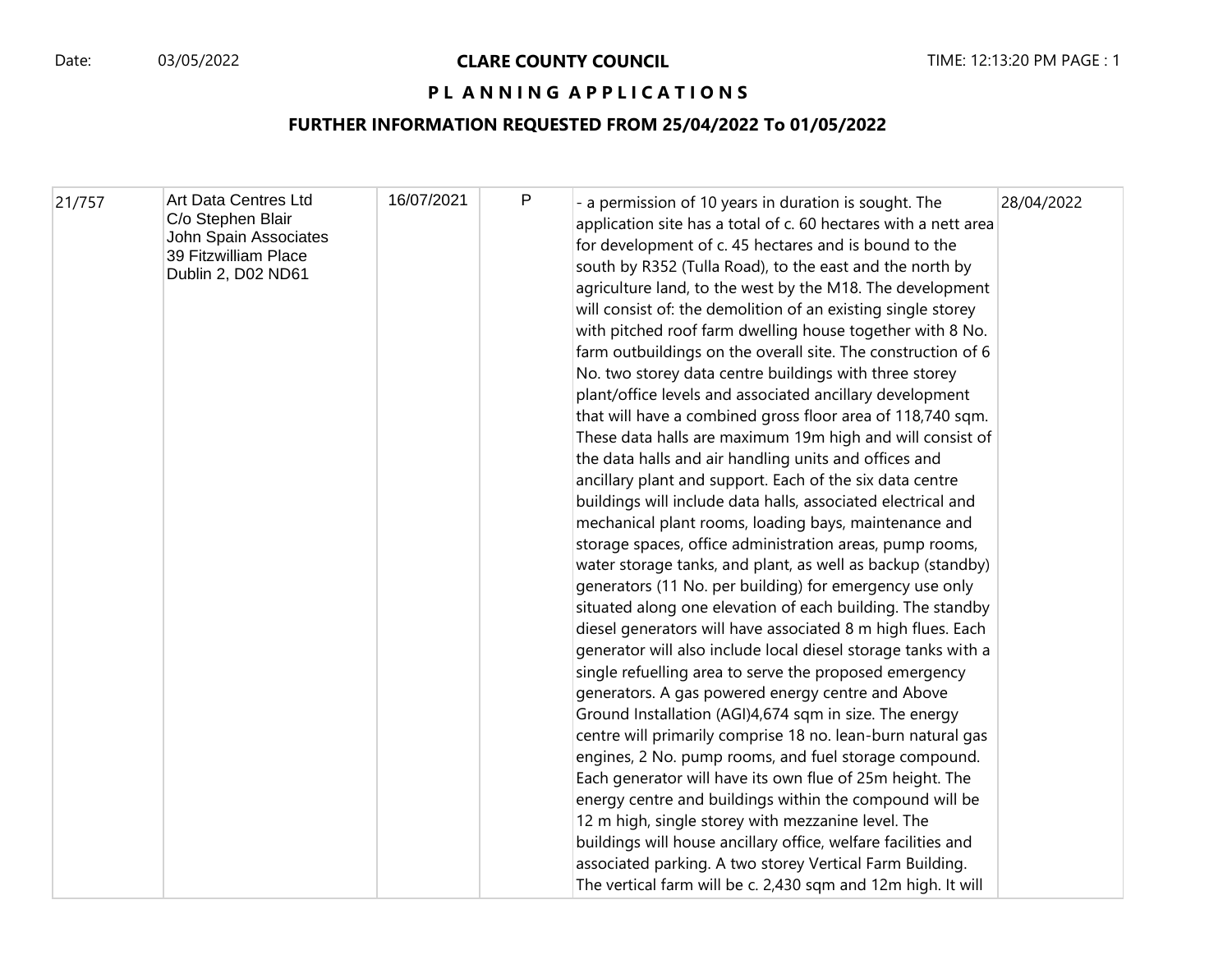|        |                                                                                       |            |   | comprise c. service area of 1,444 sqm, handling area of 844<br>sqm and ancillary areas. Please see newspaper notice for<br>full development description<br>Tooreen, Cahernalough, Knockanean,<br>Ballymacahill, Muckinish and Rosslevan,<br>Tulla Road, Ennis, Co Clare                                                                                                                                                                                                                                                                                                                                                                                                                                 |            |
|--------|---------------------------------------------------------------------------------------|------------|---|---------------------------------------------------------------------------------------------------------------------------------------------------------------------------------------------------------------------------------------------------------------------------------------------------------------------------------------------------------------------------------------------------------------------------------------------------------------------------------------------------------------------------------------------------------------------------------------------------------------------------------------------------------------------------------------------------------|------------|
| 22/49  | Drumquin Construction Ltd.<br>Drumquin<br><b>Barefield</b><br>Ennis<br>Co Clare       | 27/01/2022 | P | for the construction of 7 Residential Dwelling houses at<br>Drumquin, Barefield, Ennis, Co Clare. This application seeks<br>planning PERMISSION for the following: 1) Amendment to<br>previously granted planning permission P21/695. 2) The<br>construction of 3 no. detached Dormer Bungalows (4<br>bedroom) House Type A 3) The construction of 4 no.<br>semidetached Dormer bungalows (4 Bedroom) House Type<br>A1 4) The connection of the Existing public mains<br>Sewerage and water network and as permitted under<br>P21/695 5) All associated site boundary walls, gates and<br>fences 6) All associated and ancillary site works and<br>services<br>Drumquin<br>Barefield<br>Ennis, Co Clare | 28/04/2022 |
| 22/198 | Michelle Ryan<br>c/o Thomas Holland<br>Williamstown<br>Whitegate<br>Co Clare V94 128D | 07/03/2022 | P | the construction of a dwelling house, garage, new<br>entrance, waste water treatment system and all associated<br>site works<br>Cappantruhaun<br>Whitegate<br>Co Clare                                                                                                                                                                                                                                                                                                                                                                                                                                                                                                                                  | 28/04/2022 |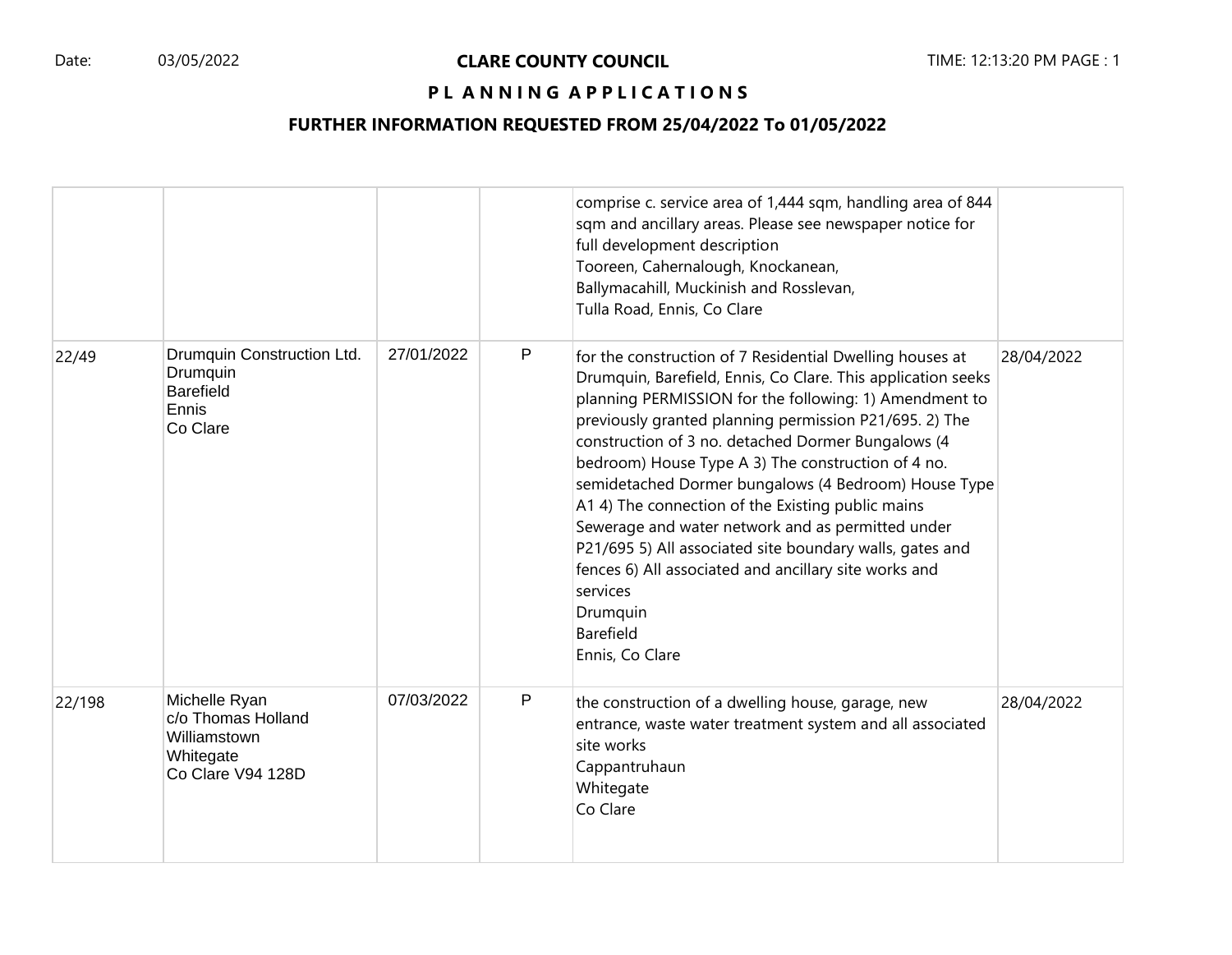| 22/201 | Kathleen Molloy & Kelly<br><b>McCarthy</b><br>c/o Kelly McCarthy<br>7 Carrig Hill<br>Shannon<br>Co Clare V14 Y959        | 07/03/2022 | P            | to construct a dwelling house and garage, with wastewater 28/04/2022<br>treatment system of mechanical aeration system and<br>polishing filter, and associated ancillary site works<br>Ralahine South<br>Newmarket-on-Fergus<br>Co Clare                                                                                                                                                                                                  |            |
|--------|--------------------------------------------------------------------------------------------------------------------------|------------|--------------|-------------------------------------------------------------------------------------------------------------------------------------------------------------------------------------------------------------------------------------------------------------------------------------------------------------------------------------------------------------------------------------------------------------------------------------------|------------|
| 22/206 | Nasir Mahmood<br>c/o Tom Hannon OBB<br><b>Consulting Engineers Ltd</b><br>O'Briens Bridge<br>Co Clare<br><b>V94 RK8P</b> | 09/03/2022 | P            | for the following development on property at 'Tonys Bar"<br>Clonboy, Bridgetown, Co Clare. PERMISSION for change of<br>use of existing pool room attached to existing licenced<br>premises to new use as a takeaway/delivery restaurant<br>incorporating a commercial kitchen, new signage, new<br>onsite wastewater treatment system together with all<br>associated ancillary and incidental works<br>Clonboy<br>Bridgetown<br>Co Clare | 28/04/2022 |
| 22/207 | Martin McQuaid Junior<br>c/o Deirdre Foran Design<br>Lisdoonvarna<br>Co Clare                                            | 09/03/2022 | $\mathsf{P}$ | to extend the existing farmhouse and change its use to<br>provide overnight accommodation consisting of: 2 no. 1<br>bedroomed units; 1 no 2 bedroomed unit and 1 no. 3<br>bedroomed unit, with common / shared spaces for kitchen<br>and lounge areas, existing sewerage system and all<br>associated site and ancillary works<br>Fanoremore<br>Ballyvaughan<br>Co Clare                                                                  | 28/04/2022 |